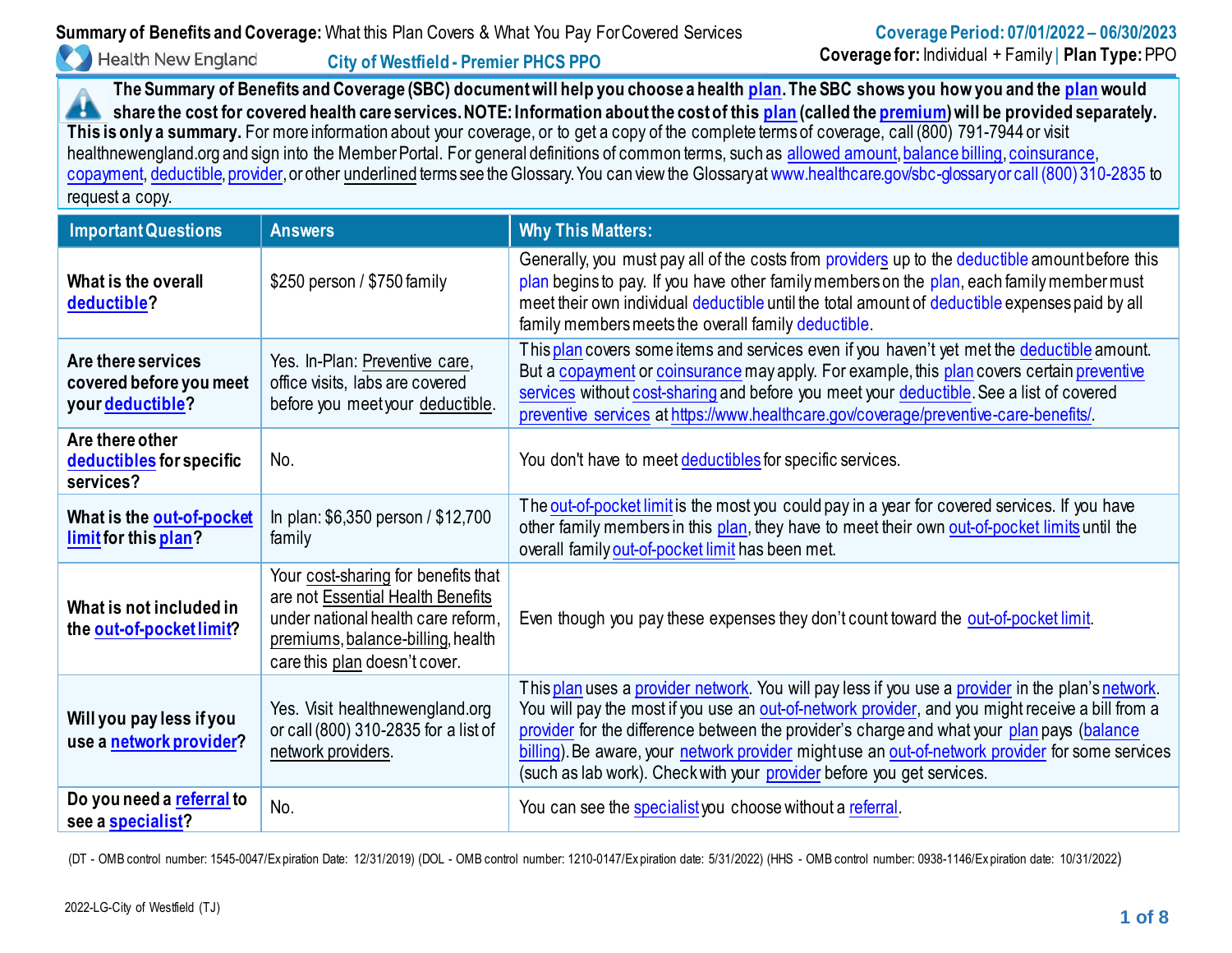

All **[copayment](https://www.healthcare.gov/sbc-glossary/#copayment)** and **[coinsurance](https://www.healthcare.gov/sbc-glossary/#coinsurance)** costs shown in this chart are after your **[deductible](https://www.healthcare.gov/sbc-glossary/#deductible)** has been met, if a **[deductible](https://www.healthcare.gov/sbc-glossary/#deductible)** applies.

| <b>Common</b>                                                                 |                                                     | <b>What You Will Pay</b>                                                                |                                                                                    |                                                                                                                                                                                                                                             |
|-------------------------------------------------------------------------------|-----------------------------------------------------|-----------------------------------------------------------------------------------------|------------------------------------------------------------------------------------|---------------------------------------------------------------------------------------------------------------------------------------------------------------------------------------------------------------------------------------------|
| <b>Medical</b><br><b>Event</b>                                                | <b>Services You May Need</b>                        | <b>In-Plan Provider (You</b><br>will pay the<br>least)                                  | <b>Out-of-Plan</b><br><b>Provider (You</b><br>will pay the<br>most)                | Limitations, Exceptions, & Other<br><b>Important Information</b>                                                                                                                                                                            |
|                                                                               | Primary care visit to treat an<br>injury or illness | \$20 copay/visit. Deductible<br>does not apply.                                         | 20% coinsurance                                                                    | Deductible may apply to some in-plan<br>office services.                                                                                                                                                                                    |
| If you visit a health<br>care provider's                                      | <b>Specialist visit</b>                             | \$35 copay/visit.<br>\$35 copay/visit for chiropractor.<br>Deductible does not apply    | 20% coinsurance; for<br>chiropractor: \$35<br>copay/visit, then 20%<br>coinsurance | Deductible may apply to some in-plan<br>office services. Chiropractic care limited to<br>20 visits per Calendar Year per calendar<br>year.                                                                                                  |
| office or clinic                                                              | Preventive care/screening/<br>immunization          | No charge Deductible<br>does not apply.                                                 | 20% coinsurance                                                                    | You may have to pay for services that<br>aren't preventive. Ask your provider if the<br>services you need are preventive. Then<br>check what your plan will pay for.                                                                        |
|                                                                               | Diagnostic test (x-ray, blood<br>work)              | Radiology: No charge<br>Lab: No charge;<br>Deductible does not apply.                   | 20% coinsurance                                                                    | None                                                                                                                                                                                                                                        |
| If you have a test                                                            | Imaging (CT/PET scans,<br>MRI <sub>s</sub> )        | $$100$ copay                                                                            | 20% coinsurance                                                                    | Includes CT Scans, PET Scans, MRIs,<br>MRAs, and Nuclear Cardiac Imaging. Prior<br>approval is required for services from in-<br>plan PHCS providers and out-of-plan<br>providers. Without prior approval, services<br>will not be covered. |
| If you need drugs<br>treat<br>your<br>to<br>illness<br><b>or</b><br>condition | Tier 1 (Generic drugs)                              | \$10 retail copay, \$20 mail order<br>copay/prescription. Deductible<br>does not apply. | \$10 retail copay, then<br>20%coinsurance/<br>prescription.                        | Covers up to a 30-day supply (retail); up to<br>a 90 day supply (mail order). Mail order<br>from out-of-plan providers is not covered.<br>Prior approval is required for some                                                               |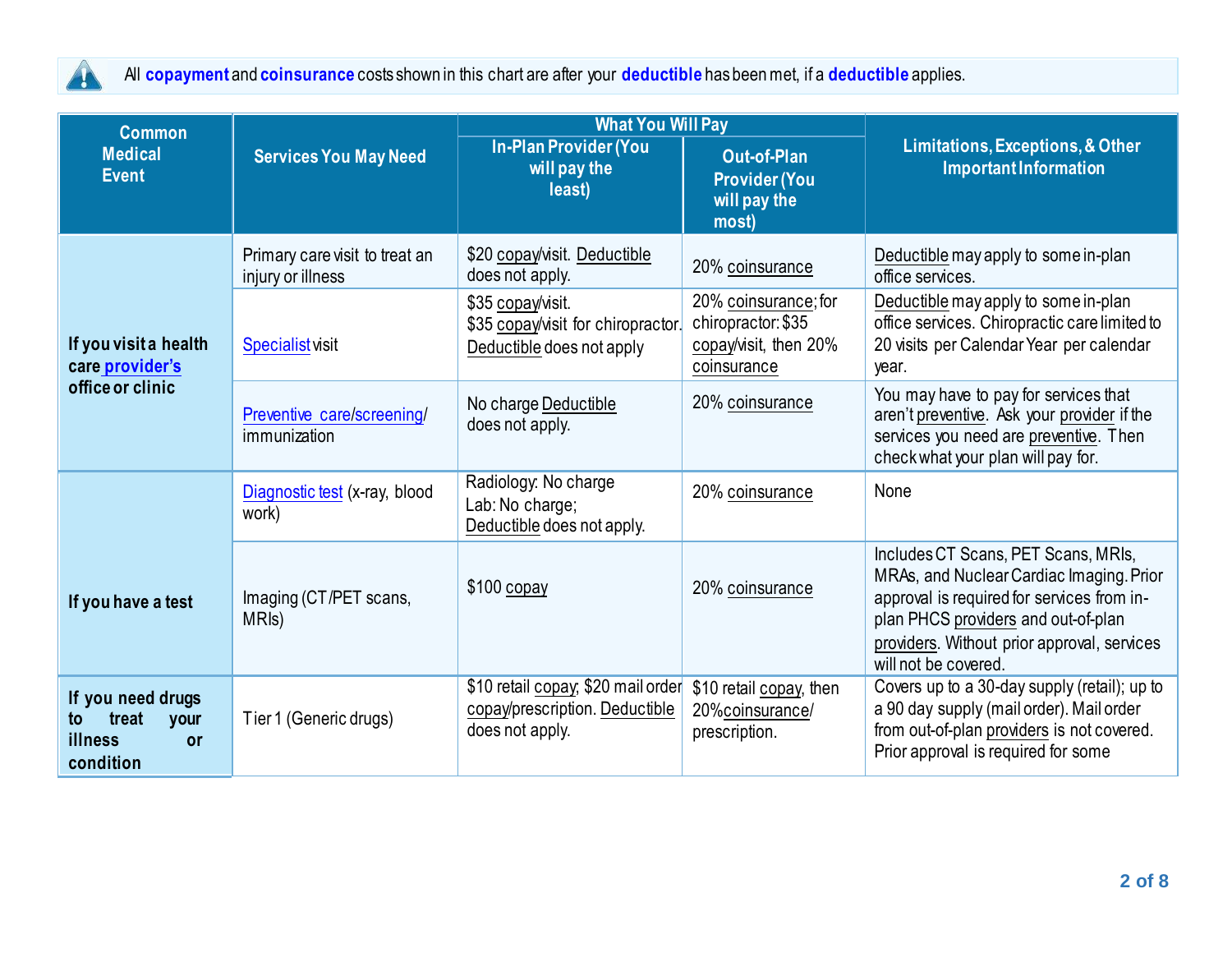| <b>Common</b>                                                                                              |                                                   |                                                                                                                   | <b>What You Will Pay</b>                                         |                                                                                                                                                                                                                                                                                                                                                                             |  |
|------------------------------------------------------------------------------------------------------------|---------------------------------------------------|-------------------------------------------------------------------------------------------------------------------|------------------------------------------------------------------|-----------------------------------------------------------------------------------------------------------------------------------------------------------------------------------------------------------------------------------------------------------------------------------------------------------------------------------------------------------------------------|--|
| <b>Medical Event</b>                                                                                       | <b>Services You May Need</b>                      | <b>In-Plan Provider</b><br>(You will pay the<br>least)                                                            | <b>Out-of-Plan</b><br><b>Provider (You will</b><br>pay the most) | Limitations, Exceptions, & Other<br><b>Important Information</b>                                                                                                                                                                                                                                                                                                            |  |
| <b>More information</b><br>about prescription<br>drug coverage is<br>available at<br>http://www.hnedirect. | Tier 2 (Brand/Formulary<br>drugs)                 | \$25 retail copay;<br>\$50 mail order copay<br>/prescription. Deductible<br>does not apply.<br>\$50 retail copay; | \$25 retail copay, then<br>20%<br>coinsurance/prescription.      | prescription drugs. If you don't get prior<br>approval, a drug may not be covered.                                                                                                                                                                                                                                                                                          |  |
| com/FormularyLookup/<br>Default.aspx                                                                       | Tier 3 (Brand/Non-formulary<br>drugs)             | \$110 mail order copay<br>/prescription. Deductible<br>does not apply.                                            | \$50 retail copay, then 20%<br>coinsurance/prescription.         |                                                                                                                                                                                                                                                                                                                                                                             |  |
|                                                                                                            | <b>Specialty drugs</b>                            | Copay depends on drug<br>tier. Deductible does<br>not apply.                                                      | <b>Not Covered</b>                                               | Prior approval is required for some<br>prescription drugs. Without prior approval,<br>a drug may not be covered.                                                                                                                                                                                                                                                            |  |
| If you have outpatient<br>surgery                                                                          | Facility fee (e.g., ambulatory<br>surgery center) | \$150 copay/day                                                                                                   | 20% coinsurance                                                  | Prior approval is required for some services.<br>For in-plan PHCS providers and out-of-plan<br>providers, without prior approval, benefit<br>could be reduced by \$250. The in-plan<br>copay. is based on the type of service. To<br>find out if this copay applies to a specific<br>procedure, please contact Health New<br>England Member Services at (800) 791-<br>7944. |  |
|                                                                                                            | Physician/surgeon fees                            | \$35 copay/visit<br>Deductible does not apply.                                                                    | 20% coinsurance                                                  | None                                                                                                                                                                                                                                                                                                                                                                        |  |
| If you need immediate<br>medical attention                                                                 | Emergency room care                               | \$100 copay/visit.                                                                                                | \$100 copay/visit.                                               | Copay waived if admitted directly from the<br>ER                                                                                                                                                                                                                                                                                                                            |  |
|                                                                                                            | <b>Emergency medical</b><br>transportation        | \$50 copay/member/day.<br>Deductible does not apply.                                                              | \$50 copay/member/day.<br>Deductible does not apply.             | For ground ambulance services from out-<br>of-plan providers, only ambulance transport<br>and mileage are covered. Ancillary supplies<br>or services (such as ECG tracing, drugs,<br>intubation and measuring of oxygen in the<br>blood) will not be covered if billed as<br>separate line items.                                                                           |  |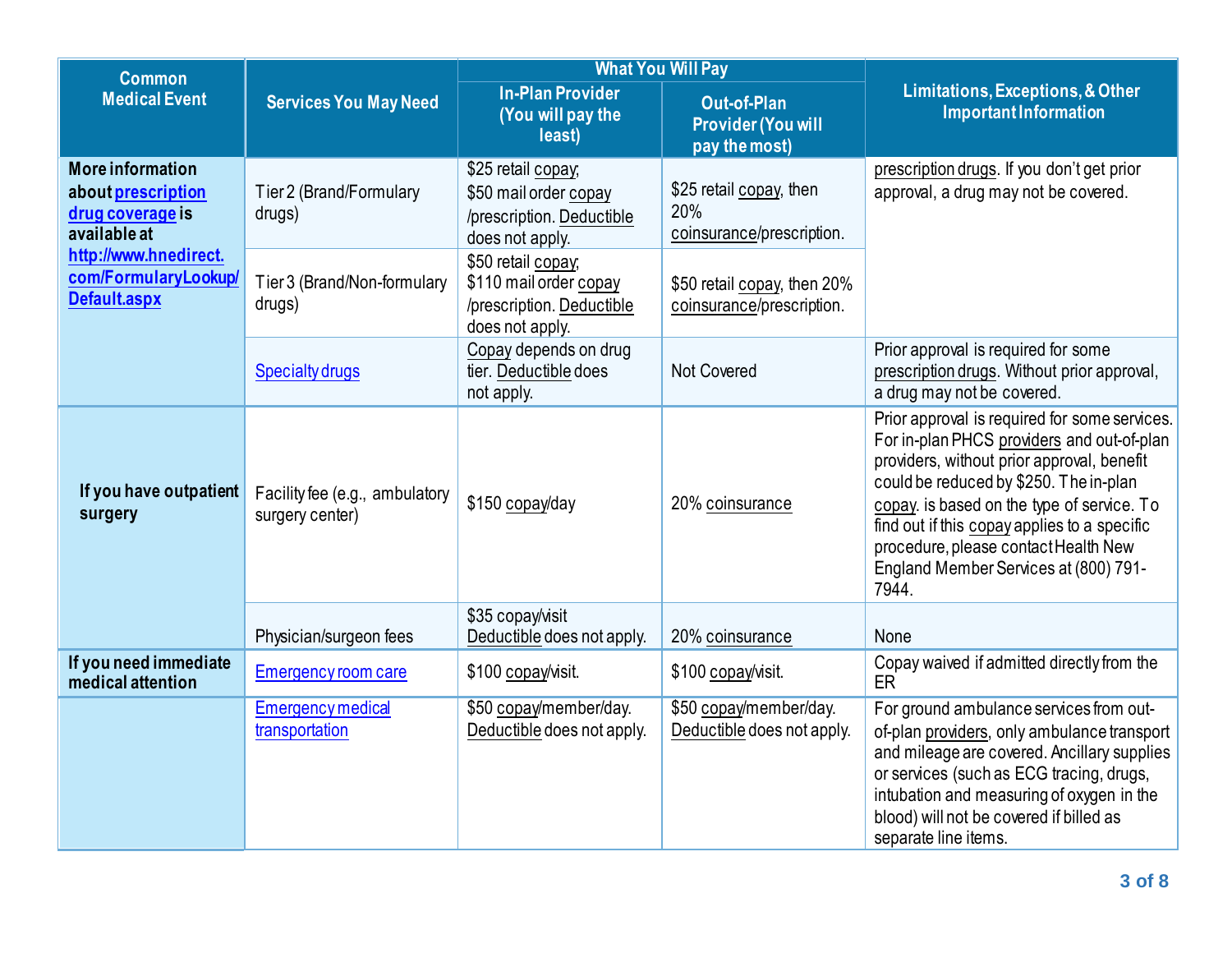| <b>Common</b><br><b>Medical Event</b>                                              | <b>Services You May Need</b>                 | <b>What You Will Pay</b>                               |                                                        | Limitations, Exceptions, & Other<br><b>Important Information</b>                                                                                                                                                                                                                                                                                                             |
|------------------------------------------------------------------------------------|----------------------------------------------|--------------------------------------------------------|--------------------------------------------------------|------------------------------------------------------------------------------------------------------------------------------------------------------------------------------------------------------------------------------------------------------------------------------------------------------------------------------------------------------------------------------|
|                                                                                    |                                              | <b>In-Plan Provider</b><br>(You will pay the<br>least) | <b>Out-of-Plan Provider</b><br>(You will pay the most) |                                                                                                                                                                                                                                                                                                                                                                              |
|                                                                                    | <b>Urgent care</b>                           | \$35 copay/visit.<br>Deductible does not<br>apply.     | 20% coinsurance                                        | Deductible may apply to some in-plan<br>office services.                                                                                                                                                                                                                                                                                                                     |
| If you have a hospital<br>stay                                                     | Facility fee (e.g., hospital<br>room)        | \$300 copay/admission                                  | 20% coinsurance                                        | 100 days per calendar year limit for<br>inpatient rehabilitation and skilled nursing<br>facility care. Prior approval is required for<br>skilled care and inpatient rehabilitation.<br>Prior approval is required for non-<br>emergencyadmissions to in-plan PHCS<br>facilities and out-of-plan facilities.<br>Without prior approval, benefit could be<br>reduced by \$250. |
|                                                                                    | Physician/surgeon fees                       | No charge                                              | 20% coinsurance                                        | None                                                                                                                                                                                                                                                                                                                                                                         |
| If you need mental<br>health, behavioral<br>health, or substance<br>abuse services | Outpatient services                          | \$20 copay/visit.<br>Deductible does not<br>apply.     | 20% coinsurance                                        | Prior approval is required. For in-plan<br>PHCS providers and out-of-plan providers,<br>if you don't get prior approval, benefit could<br>be reduced by \$250.                                                                                                                                                                                                               |
|                                                                                    | Inpatient services                           | \$300 copay/admission                                  | 20% coinsurance                                        | Prior approval is required. For in-plan<br>PHCS providers and out-of-plan providers,<br>if you don't get prior approval, benefit could<br>be reduced by \$250.                                                                                                                                                                                                               |
| If you are pregnant                                                                | Office visits                                | No charge<br>Deductible does not<br>apply.             | 20% coinsurance                                        | Cost sharing does not apply for preventive<br>services. Depending on the type of service,<br>deductible and copays may apply.                                                                                                                                                                                                                                                |
|                                                                                    | Childbirth/delivery<br>professional services | No charge<br>Deductible does not<br>apply.             | 20% coinsurance                                        | None                                                                                                                                                                                                                                                                                                                                                                         |
|                                                                                    | Childbirth/delivery facility<br>services     | \$300 copay/admission.                                 | 20% coinsurance                                        | Coverage for child is limited to routine<br>newborn nursery charges. For continued<br>coverage, child must be enrolled within 30<br>days of date of birth.                                                                                                                                                                                                                   |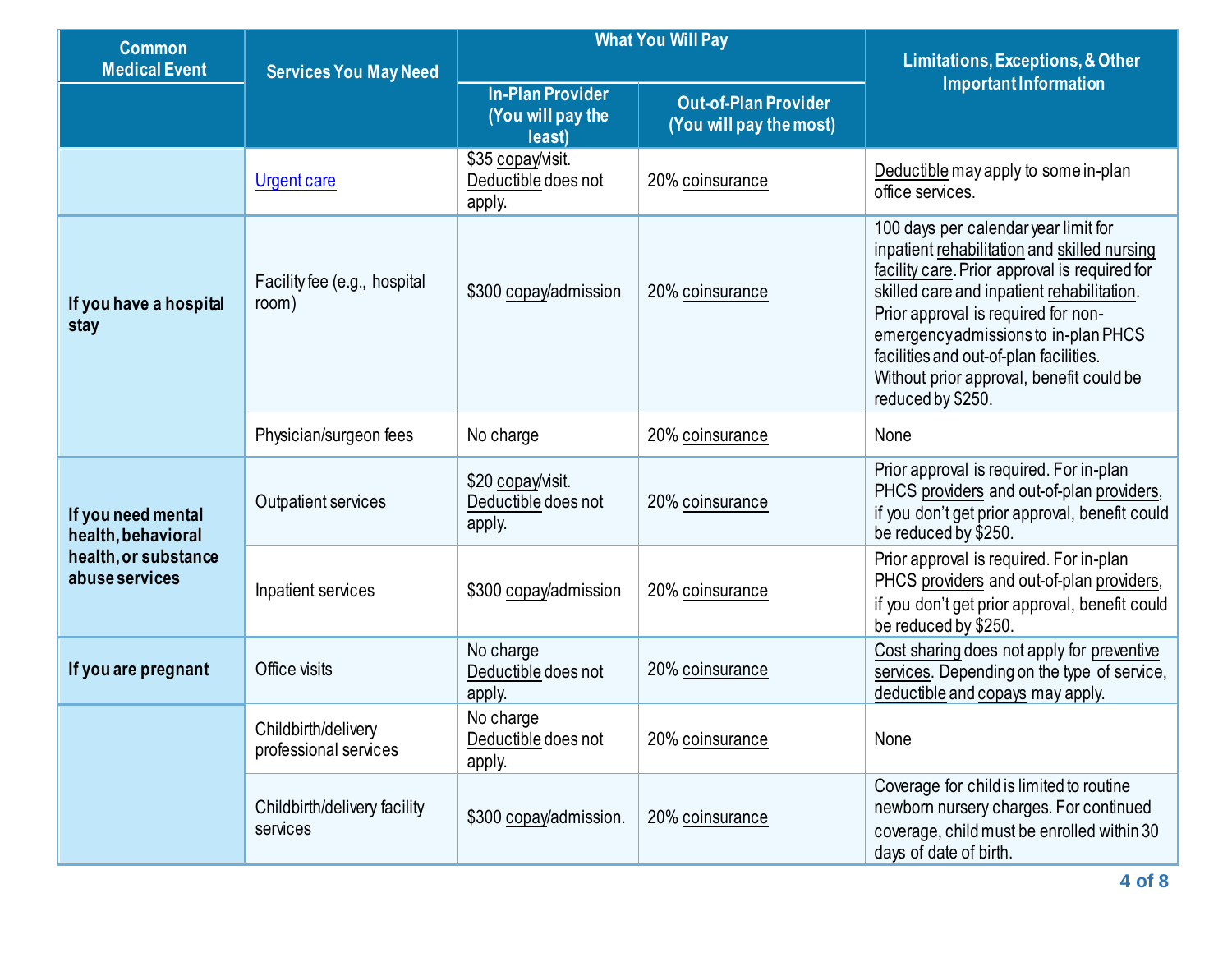| <b>Common</b>                                                                 | <b>Services You May Need</b>   | <b>What You Will Pay</b>                                                 |                                                                  |                                                                                                                                                                                                                                                                                                                                                                                                  |  |
|-------------------------------------------------------------------------------|--------------------------------|--------------------------------------------------------------------------|------------------------------------------------------------------|--------------------------------------------------------------------------------------------------------------------------------------------------------------------------------------------------------------------------------------------------------------------------------------------------------------------------------------------------------------------------------------------------|--|
| <b>Medical</b><br><b>Event</b>                                                |                                | <b>In-Plan Provider</b><br>(You will pay the<br>least)                   | <b>Out-of-Plan</b><br><b>Provider (You will</b><br>pay the most) | Limitations, Exceptions, & Other<br><b>Important Information</b>                                                                                                                                                                                                                                                                                                                                 |  |
|                                                                               | Home health care               | No charge                                                                | 20% Coinsurance                                                  | Prior approval is required. For in-plan PHCS<br>providers and out-of-plan providers, without<br>prior approval, benefit could be<br>reduced by \$250.                                                                                                                                                                                                                                            |  |
|                                                                               | <b>Rehabilitation services</b> | \$20 copay/visit per<br>treatment type.<br>Deductible does not<br>apply. | 20% coinsurance                                                  | Limited to 60 visits per calendar<br>year for physical or occupational therapy.<br>Prior approval is required for<br>speech therapy after the initial evaluation<br>(without prior approval, benefit could be<br>reduced by \$250).                                                                                                                                                              |  |
| If you need<br>help<br>recovering or<br>have other<br>special health<br>needs | <b>Habilitation services</b>   | No charge Deductible<br>does not<br>apply.                               | 20% coinsurance                                                  | Early intervention services are covered for<br>children from birth to age 3 with no member cost<br>sharing. Applied Behavioral Analysis (ABA) to<br>treat autism spectrum disorders is covered with<br>no member cost sharing. Prior approval is<br>required for ABA services from in-plan PHCS<br>providers and out-of-plan providers. Without prior<br>approval, services will not be covered. |  |
|                                                                               | Skilled nursing care           | No charge                                                                | 20% coinsurance                                                  | Skilled nursing services in the home. Prior<br>approval is required. For in-plan PHCS<br>providers and out-of-plan providers, if you<br>don't get prior approval, benefit could be<br>reduced by \$250.                                                                                                                                                                                          |  |
|                                                                               | Durable medical equipment      | 20% coinsurance<br>Deductible does not<br>apply.                         | 20% coinsurance                                                  | Prior approval is required for some items. For in-<br>plan PHCS providers and out-of-plan<br>providers, if you don't get prior approval, benefit<br>could be reduced by \$250                                                                                                                                                                                                                    |  |
|                                                                               | Hospice services               | No charge Deductible<br>does not apply.                                  | 20% coinsurance                                                  | Prior approval is required. For in-plan PHCS<br>providers and out-of-plan providers, if you don't<br>get prior approval, benefit could<br>be reduced by \$250.                                                                                                                                                                                                                                   |  |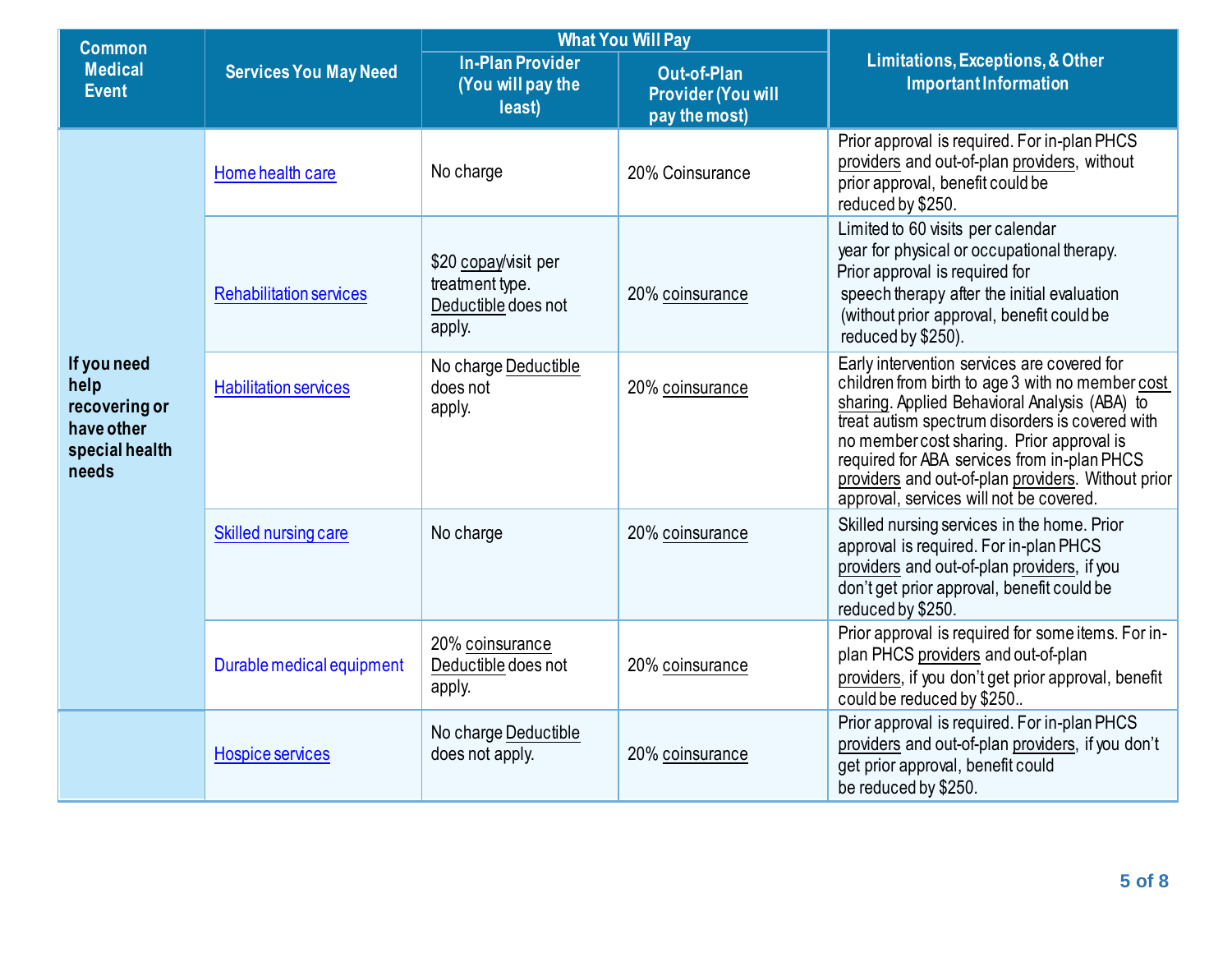| Com                                   |                              |                                                                  | <b>What You Will Pay</b>                                         |                                                                  |
|---------------------------------------|------------------------------|------------------------------------------------------------------|------------------------------------------------------------------|------------------------------------------------------------------|
| mon<br><b>Medical</b><br><b>Event</b> | <b>Services You May Need</b> | <b>In-Plan Provider</b><br>(You will pay the<br>least)           | <b>Out-of-Plan</b><br><b>Provider (You will</b><br>pay the most) | Limitations, Exceptions, & Other<br><b>Important Information</b> |
| If your child<br>needs dental         | Children's eye exam          | No charge for routine<br>exams.<br>Deductible does not<br>apply. | 20% coinsurance                                                  | Routine exams limited to one per calendar year.                  |
| or eye care                           | Children's glasses           | Not covered                                                      | Not covered                                                      | None                                                             |
|                                       | Children's dental check-up   | Not covered                                                      | Not covered                                                      | None                                                             |

# **Excluded Services & Other Covered Services:**

| Services Your Plan Generally Does NOT Cover (Check your policy or plan document for more information and a list of any other excluded services.) |                                                                                                                                                                                                            |                                                                                                                                                                                                                                                    |
|--------------------------------------------------------------------------------------------------------------------------------------------------|------------------------------------------------------------------------------------------------------------------------------------------------------------------------------------------------------------|----------------------------------------------------------------------------------------------------------------------------------------------------------------------------------------------------------------------------------------------------|
| Acupuncture<br>Children's Dental Check-up<br>$\bullet$<br>Children's Glasses<br>$\bullet$<br>Cosmetic Surgery<br>$\bullet$                       | Dental Care (Adult) (except for the limited<br>$\bullet$<br>services specified in your plan materials)<br>Long Term Care<br>$\bullet$<br>Non-emergencycare when traveling outside<br>$\bullet$<br>the U.S. | <b>Private Duty Nursing</b><br>$\bullet$<br>Routine Foot Care (Routine foot care is<br>$\bullet$<br>covered if you have diabetes)                                                                                                                  |
| Other Covered Services (Limitations may apply to these services. This isn't a complete list. Please see your plan document.)                     |                                                                                                                                                                                                            |                                                                                                                                                                                                                                                    |
| Bariatric Surgery (requires prior approval)<br>Chiropractic Care<br>$\bullet$                                                                    | Hearing Aids (limited to members age 21<br>$\bullet$<br>and under, \$2,000 per hearing aid per ear<br>each 36 months)                                                                                      | Infertility Treatment<br>$\bullet$<br>Routine eye care (Adult)<br>$\bullet$<br>Weight Loss Programs (reimbursement per<br>$\bullet$<br>calendar year: \$150 per family for fitness;<br>\$150 per family per calendar year for Weight<br>Watchers). |

Your Rights to Continue Coverage: There are agencies that can help if you want to continue your coverage after it ends. The contact information for those agencies is: the U.S. Department of Labor's Employee Benefits Security Administration at 1-866-444-EBSA (3272) o[r www.dol.gov/ebsa/healthreform](https://www.dol.gov/agencies/ebsa/laws-and-regulations/laws/affordable-care-act) and the Department of Health and Human Services, Center for Consumer Information and Insurance Oversight, at 1-877-267-2323 x61565 o[r www.cciio.cms.gov.](http://www.cciio.cms.gov/) Other coverage options may be available to you, too, including buying individual insurance coverage through the Health Insurance Marketplace. For more information about the Marketplace, visit [www.HealthCare.gov](http://www.healthcare.gov/) or call 1-800-318-2596. You may be able to buy individual coverage through your state's marketplace, if applicable. If you are a resident of Massachusetts, contact the Massachusetts Health Connector at [www.mahealthconnector.org](http://www.mahealthconnector.org/).

Your Grievance and Appeals Rights: Your Grievance and Appeals Rights: There are agencies that can help if you have a complaint against your [plan](https://www.healthcare.gov/sbc-glossary/#plan) for a denial of a [claim](https://www.healthcare.gov/sbc-glossary/#claim). This complaint is called [a grievance](https://www.healthcare.gov/sbc-glossary/#grievance) or [appeal.](https://www.healthcare.gov/sbc-glossary/#appeal) For more information about your rights, look at the explanation of benefits you will receive for that medica[l claim](https://www.healthcare.gov/sbc-glossary/#claim). Your [plan](https://www.healthcare.gov/sbc-glossary/#plan) documents also provide complete information to submit a [claim](https://www.healthcare.gov/sbc-glossary/#claim), appeal, or [a grievance](https://www.healthcare.gov/sbc-glossary/#grievance) for any reason to your [plan](https://www.healthcare.gov/sbc-glossary/#plan). You can also contact the Department of Labor's Employee Benefits Security Administration at 1-866-444-EBSA (3272) or [www.dol.gov/ebsa/healthreform.](https://www.dol.gov/agencies/ebsa/laws-and-regulations/laws/affordable-care-act)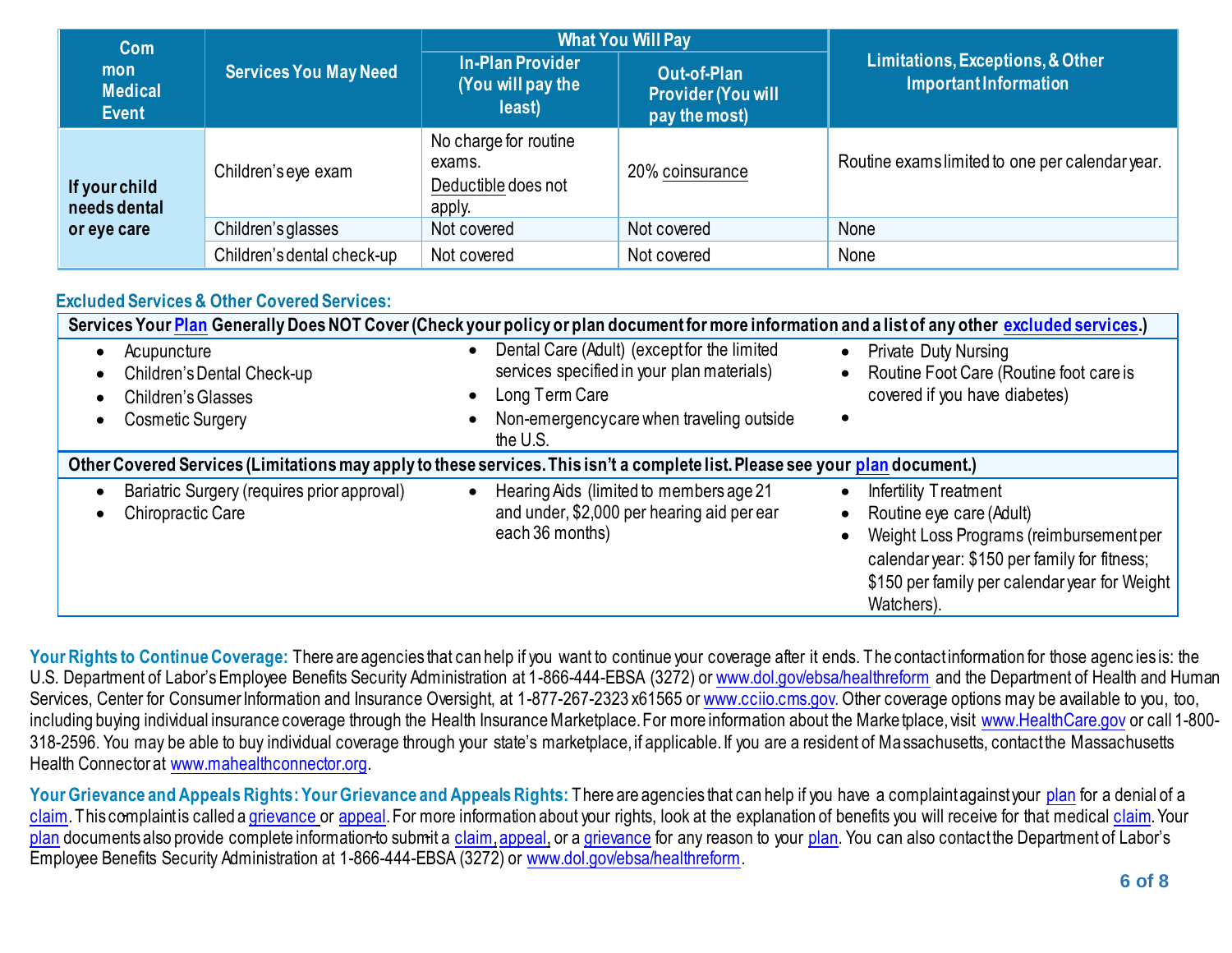### **Does this plan provide Minimum Essential Coverage? Yes**

[Minimum Essential Coverage](https://www.healthcare.gov/sbc-glossary/#minimum-essential-coverage) generally include[s plans,](https://www.healthcare.gov/sbc-glossary/#plan) [health insurance](https://www.healthcare.gov/sbc-glossary/#health-insurance) available through the [Marketplace](https://www.healthcare.gov/sbc-glossary/#marketplace) or other individual market policies, Medicare, Medicaid, CHIP, TRICARE, and certain other coverage. If you are eligible for certain types of [Minimum Essential Coverage,](https://www.healthcare.gov/sbc-glossary/#minimum-essential-coverage) you may not be eligible for th[e premium tax credit.](https://www.healthcare.gov/sbc-glossary/#premium-tax-credits)

**Does this plan meet the Minimum Value Standards? Yes**

If your [plan](https://www.healthcare.gov/sbc-glossary/#plan) doesn't meet the [Minimum Value Standards,](https://www.healthcare.gov/sbc-glossary/#minimum-value-standard) you may be eligible for a [premium tax credit](https://www.healthcare.gov/sbc-glossary/#premium-tax-credits) to help you pay for a plan through th[e Marketplace.](https://www.healthcare.gov/sbc-glossary/#marketplace)

*To see examples of how this [plan](https://www.healthcare.gov/sbc-glossary/#plan) might cover costs for a sample medical situation, see the next section.*

**PRA Disclosure Statement:** According to the Paperwork Reduction Act of 1995, no persons are required to respond to a collection of information unless it displays a valid OMB control number. The valid OMB control number for this information collection is **0938-1146**. The time required to complete this information collection is estimated to average **0.08** hours per response, including the time to review instructions, search existing data resources, gather the data needed, and complete and review the information collection. If you have comments concerning the accuracy of the time estimate(s) or suggestions for improving this form, please write to: CMS, 7500 Security Boulevard, Attn: PRA Reports Clearance Officer, Mail Stop C4-26-05, Baltimore, Maryland 21244-1850.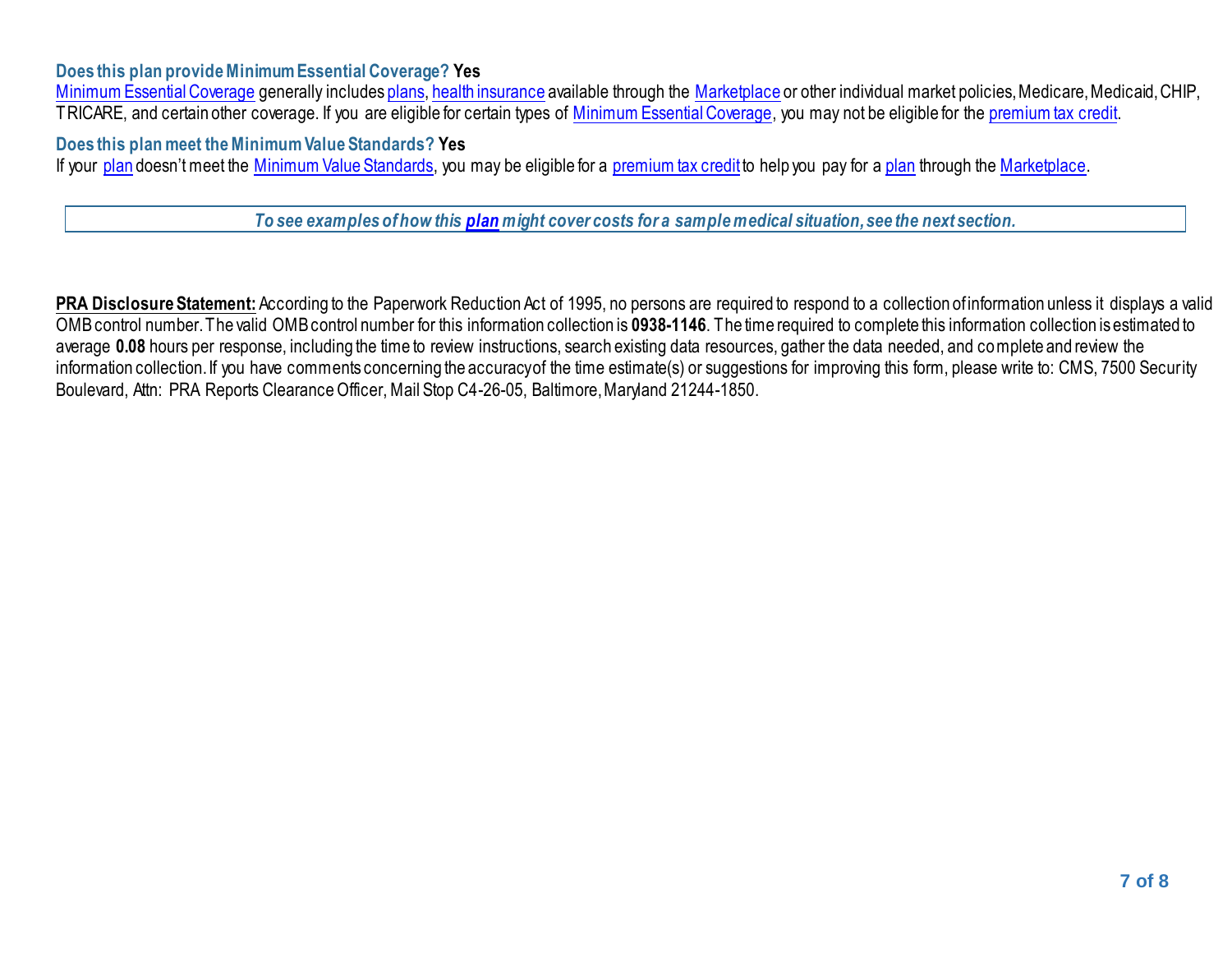## **About these Coverage Examples:**



**This is not a cost estimator.** Treatments shown are just examples of how thi[s plan](https://www.healthcare.gov/sbc-glossary/#plan) might cover medical care. Your actual costs will be different depending on the actual care you receive, the prices your [providers](https://www.healthcare.gov/sbc-glossary/#provider) charge, and many other factors. Focus on the [cost sharing](https://www.healthcare.gov/sbc-glossary/#cost-sharing) amounts [\(deductibles, copayments](https://www.healthcare.gov/sbc-glossary/#deductible) an[d coinsurance](https://www.healthcare.gov/sbc-glossary/#coinsurance)) an[d excluded services](https://www.healthcare.gov/sbc-glossary/#excluded-services) under the [plan.](https://www.healthcare.gov/sbc-glossary/#plan) Use this information to compare the portion of costs you might pay under different healt[h plans. P](https://www.healthcare.gov/sbc-glossary/#plan)lease note these coverage examples are based on self-only coverage.

| <b>Peg is Having a Baby</b>                  |      |
|----------------------------------------------|------|
| (9 months of in-network pre-natal care and a |      |
| hospital delivery)                           |      |
| The plan's overall deductible                | \$25 |
| Specialist copay                             | \$3  |
| Hospital (facility) copay                    | \$30 |
| Laboratory copays                            | \$0  |

**This EXAMPLE event includes services like:**  [Specialist](https://www.healthcare.gov/sbc-glossary/#specialist) office visits *(prenatal care)*

Childbirth/Delivery Professional Services Childbirth/Delivery Facility Services [Diagnostic tests](https://www.healthcare.gov/sbc-glossary/#diagnostic-test) *(ultrasounds and blood work)* [Specialist](https://www.healthcare.gov/sbc-glossary/#specialist) visit *(anesthesia)*

| Peg is Having a Baby                                                                                                                   | <b>Managing JOE 5 type Z Diabetes</b>                                                                                              |                              | <b>MIA'S SIMPLE Fracture</b>                                                                                                            |                              |
|----------------------------------------------------------------------------------------------------------------------------------------|------------------------------------------------------------------------------------------------------------------------------------|------------------------------|-----------------------------------------------------------------------------------------------------------------------------------------|------------------------------|
| (9 months of in-network pre-natal care and a                                                                                           | (a year of routine in-network care of a well-                                                                                      |                              | (in-network emergency room visit and follow up                                                                                          |                              |
| hospital delivery)                                                                                                                     | controlled condition)                                                                                                              |                              | care)                                                                                                                                   |                              |
| The plan's overall deductible<br>\$250<br>Specialist copay<br>\$35<br>\$300<br>Hospital (facility) copay<br>■ Laboratory copays<br>\$0 | $\blacksquare$ The plan's overall deductible<br>$\blacksquare$ Specialist copay<br>Primary care visit copay<br>■ Laboratory copays | \$250<br>\$35<br>\$20<br>\$0 | $\blacksquare$ The plan's overall deductible<br>■ Specialist copay<br>■ Hospital ER (facility) copay<br>$\blacksquare$ Ambulance copays | \$25<br>\$35<br>\$10<br>\$50 |

**Managing Joe's type 2 Diabetes**

**This EXAMPLE event includes services like:**  [Primary care physician](https://www.healthcare.gov/sbc-glossary/#primary-care-physician) office visits *(including disease education)* [Diagnostic tests](https://www.healthcare.gov/sbc-glossary/#diagnostic-test) *(blood work)* [Prescription drugs](https://www.healthcare.gov/sbc-glossary/#prescription-drugs) [Durable medical equipment](https://www.healthcare.gov/sbc-glossary/#durable-medical-equipment) *(glucose meter)*

## **Mia's Simple Fracture**

| $-$ 110 <i>piun 9</i> 9 for all acquains to | ▿▴◡◡  | $\sim$ 1119 DRII 9 9 Februari 9 9 Februari 9 Februari 9 Februari 9 Februari 9 Februari 9 Februari 9 Februari 9 Feb | ◡▴◡◡ | $\sim$ 1110 DRUI 9 0 TORI 90 DRUIDIO        | ₩∸⊽⊽  |
|---------------------------------------------|-------|--------------------------------------------------------------------------------------------------------------------|------|---------------------------------------------|-------|
| $\blacksquare$ Specialist copay             | \$35  | $\blacksquare$ Specialist copay                                                                                    | \$35 | ■ Specialist copav                          | \$35  |
| Hospital (facility) copay                   | \$300 | $\blacksquare$ Primary care visit copay                                                                            | \$20 | $\blacksquare$ Hospital ER (facility) copay | \$100 |
| $\blacksquare$ Laboratory copays            |       | <b>Laboratory copays</b>                                                                                           | \$0  | Ambulance copays                            | \$50  |

**This EXAMPLE event includes services like:**  [Emergency room care](https://www.healthcare.gov/sbc-glossary/#emergency-room-care-emergency-services) *(including medical supplies)* [Diagnostic test](https://www.healthcare.gov/sbc-glossary/#diagnostic-test) (*x-ray*) [Durable medical equipment](https://www.healthcare.gov/sbc-glossary/#durable-medical-equipment) *(crutches)* [Rehabilitation services](https://www.healthcare.gov/sbc-glossary/#rehabilitation-services) *(physical therapy)*

| <b>Total Example Cost</b>       | \$12,700 |  |  |  |  |
|---------------------------------|----------|--|--|--|--|
| In this example, Peg would pay: |          |  |  |  |  |
| <b>Cost Sharing</b>             |          |  |  |  |  |
| <b>Deductibles</b>              | \$300    |  |  |  |  |
| Copayments                      | \$300    |  |  |  |  |
| Coinsurance                     | \$0      |  |  |  |  |
| What isn't covered              |          |  |  |  |  |
| Limits or exclusions            | \$0      |  |  |  |  |
| The total Peg would pay is      | \$600    |  |  |  |  |

| Total Example Cost |  |  |  |  |
|--------------------|--|--|--|--|
|                    |  |  |  |  |

| III UIIS CAAIIIPIC, JUC WUUIU PAY. |       |  |  |  |
|------------------------------------|-------|--|--|--|
| <b>Cost Sharing</b>                |       |  |  |  |
| Deductibles                        | \$0   |  |  |  |
| Copayments                         | \$900 |  |  |  |
| Coinsurance                        | SO    |  |  |  |
| What isn't covered                 |       |  |  |  |
| Limits or exclusions               | \$0   |  |  |  |
| The total Joe would pay is         | \$900 |  |  |  |

| <b>Total Example Cost</b> | \$12,700 | <b>Total Example Cost</b> | \$5,600 | <b>Total Example Cost</b> | 32,800 |
|---------------------------|----------|---------------------------|---------|---------------------------|--------|
|---------------------------|----------|---------------------------|---------|---------------------------|--------|

### **In this example, Peg would pay: In this example, Joewould pay: In this example, Mia would pay:**

| <b>Cost Sharing</b>        |       |  |  |  |
|----------------------------|-------|--|--|--|
| Deductibles                | \$300 |  |  |  |
| Copayments                 | \$300 |  |  |  |
| Coinsurance                | \$20  |  |  |  |
| What isn't covered         |       |  |  |  |
| Limits or exclusions       |       |  |  |  |
| The total Mia would pay is | \$620 |  |  |  |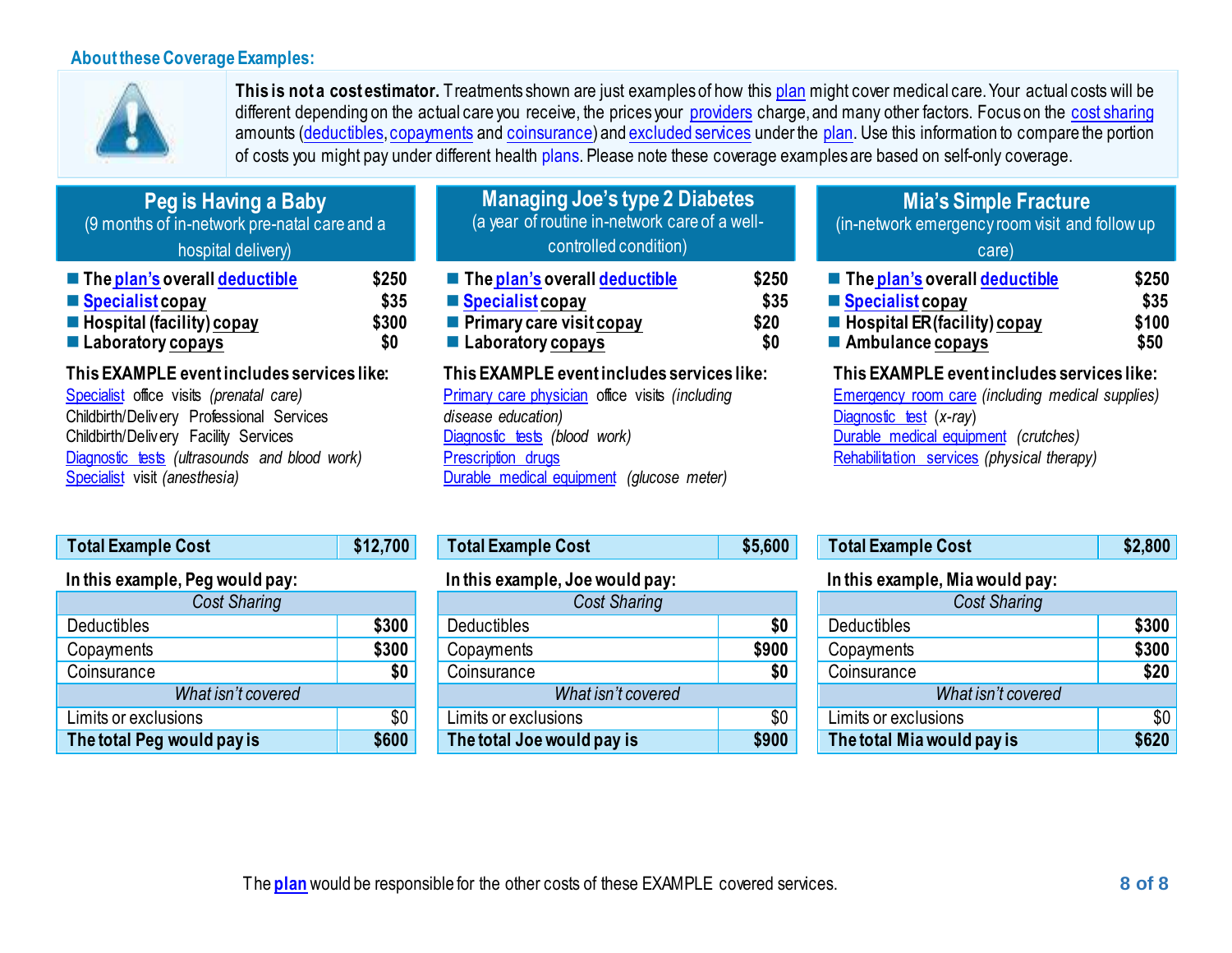

#### Notice Informing Individuals of Nondiscrimination and Accessibility

Health New England complies with applicable Federal civil rights laws and does not discriminate on the basis of race, color, national origin, age, disability, or sex. Health New England does not exclude people or treat them differently because of race, color, national origin, age, disability, or sex.

Health New England:

- Provides free aids and services to people with disabilities to communicate effectively with us, such as:
	- o Qualified sign language interpreters
	- o Written information in other formats (large print, audio, accessible electronic formats, other formats)
- Provides free language services to people whose primary language is not English, such as:
	- o Qualified interpreters
	- o Information written in other languages

If you need these services, contact Susan O'Connor, Vice President and General Counsel, at One Monarch Place, Suite 1500, Springfield, MA 01104-1500, Phone: (888) 270-0189, TTY: 711, Fax: (413) 233-2685.

If you believe that Health New England has failed to provide these services or discriminated in another way on the basis of race, color, national origin, age, disability, or sex, you can file a grievance with: Susan O'Connor at the above address, phone or fax, or via email to ComplaintsAppeals@hne.com. You can file a grievance in person or by mail, fax, or email. If you need help filing a grievance, Susan O'Connor, Vice President and General Counsel, is available to help you.

You can also file a civil rights complaint with the U.S. Department of Health and Human Services, Office for Civil Rights electronically through the Office for Civil Rights Complaint Portal, available at **https://ocrportal.hhs.gov/ocr/portal/lobby.jsf**, or by mail or phone at: U.S. Department of Health and Human Services, 200 Independence Avenue SW., Room 509F, HHH Building, Washington, DC 20201, (800) 368-1019, (800) 537-7697 (TDD). Complaint forms are available at http://www.hhs.gov/ocr/office/file/index.html.

#### **Multi-Language Services**

We're here to help you. We can give you information in other formats and different languages. All translation services are free to members. If you have questions regarding this document, please call the toll-free member phone number listed on your health plan ID card, (TTY:711), Monday through Friday, 8:00 a.m. - 6:00 p.m.

BeHealthy Partnership members, this information is about your BeHealthy Partnership benefits. If you have questions, need this document translated, need someone to read this or other printed information to you, or want to learn more about any of our benefits or services, call the toll-free member phone number listed on your health plan ID card, (TTY: 711), Monday through Friday, 8:00 a.m.  $-6:00$  p.m. For questions about your Behavioral Health, call MBHP at: (800) 495-0086 (TTY: (617) 790-4130) 24 hours a day, 7 days a week, or visit www.masspartnership.com.

Medicare Advantage members, Health New England Medicare Advantage is an HMO, HMO-POS, and PPO Plan with a Medicare contract. Enrollment in Health New England Medicare Advantage depends on contract renewal. If you have any questions regarding this document, please contact the tollfree member phone number listed on your health plan ID card, (TTY: 711).

Reviewed: 7/29/2021; Effective: 10/1/2021

One Monarch Place, Suite 1500, Springfield, MA 01144-1500 (413) 787-4000 | (800) 842-4464 | healthnewengland.org